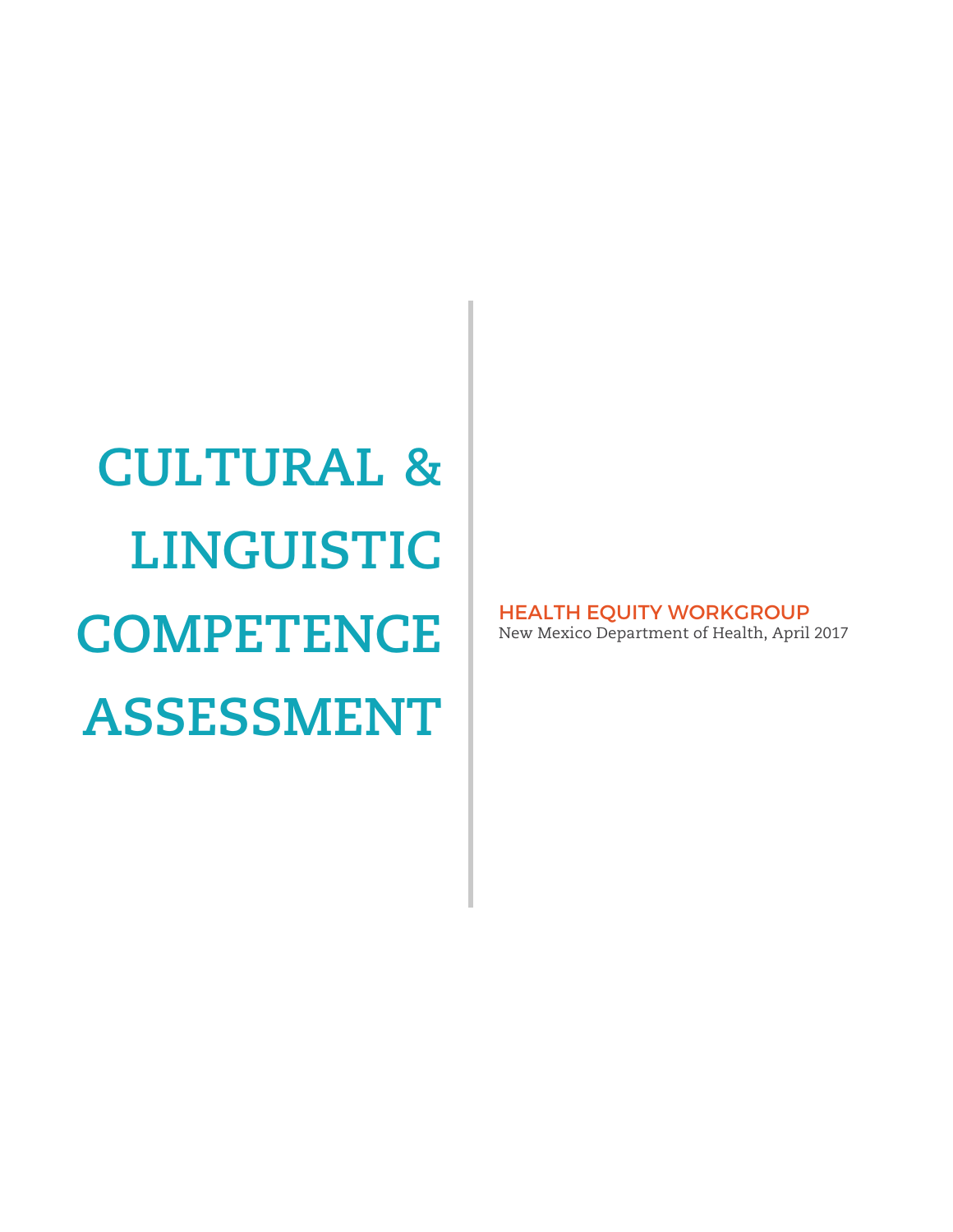### INTRODUCTION

In April 2017, the New Mexico Department of Health (NMDOH), Health Equity Workgroup (HEW) conducted a Cultural and Linguistic Competence assessment throughout the Department. The purpose of the assessment was to determine how well staff feel equipped, in their workplace, to provide culturally and linguistically appropriate services. At the time of the assessment, there were approximately 3,052 staff. $1$  The response rate was approximately 10%.

NMDOH is a centralized state agency made up of 8 program areas: Administrative Services Division (ASD); Public Health Division (PHD); Epidemiology and Response Division (ERD); Office of Facilities Management (OFM); Developmental Disabilities Services Division (DDSD); Division of Health Improvement (DHI); Scientific Laboratory Division (SLD); and the Medical Cannabis Program (MCP). The services and employment opportunities provided by each of the divisions vary vastly.

#### THE ASSESSMENT

NMDOH conducted the 2017 Cultural and Linguistic Competent Assessment through a 25-question webbased survey. For the past three years, the HEW adapted a survey originally created by the National Center for Cultural Competence.[2](#page-1-1) Each year, the survey has been tweaked to meet specific needs of the Department. This year, five of the questions were dedicated to the Department's current translation services. Per the request of our partner, the Southwest Regional Health Equity Council, the HEW added two new questions intended to address the ten-health literacy attributes. The Council consists of members from Texas, Oklahoma, Louisiana, New Mexico, and Arkansas. The purpose of adding these two additional questions was to create an alliance with regional states by collecting similar data to eventually present to stakeholders.

### RESULTS

Key findings from the assessment include several strengths worth highlighting. Three out of four staff stated that they feel their workplace diversity mirrors the diversity found in their community. Over half of the respondents stated that staff at all levels receive training in culturally and linguistically appropriate service delivery. Six out of ten employees stated NMDOH leadership makes health literacy essential to its mission, structure, and operations.

The HEW identified several challenges and opportunities from the responses received in the survey. For example, respondents often do not know which division they belong to, there are regional variations among programs that we were not aware of, and, and the language used in the survey was not consistently understood by staff. Many staff reported that they use untrained medical interpreters, family, and friends for non-English or Limited English proficiency persons. This is significant because the Culturally and Linguistically Appropriate Services (CLAS) standards recommend using trained interpreters and generally not to use family and friends.

l  $^{\rm 1}$  As of April 22, 2017, per email correspondence with Teresa Padilla, HR Director

<span id="page-1-1"></span><span id="page-1-0"></span><sup>2</sup> https://nccc.georgetown.edu/documents/CLCPA.pdf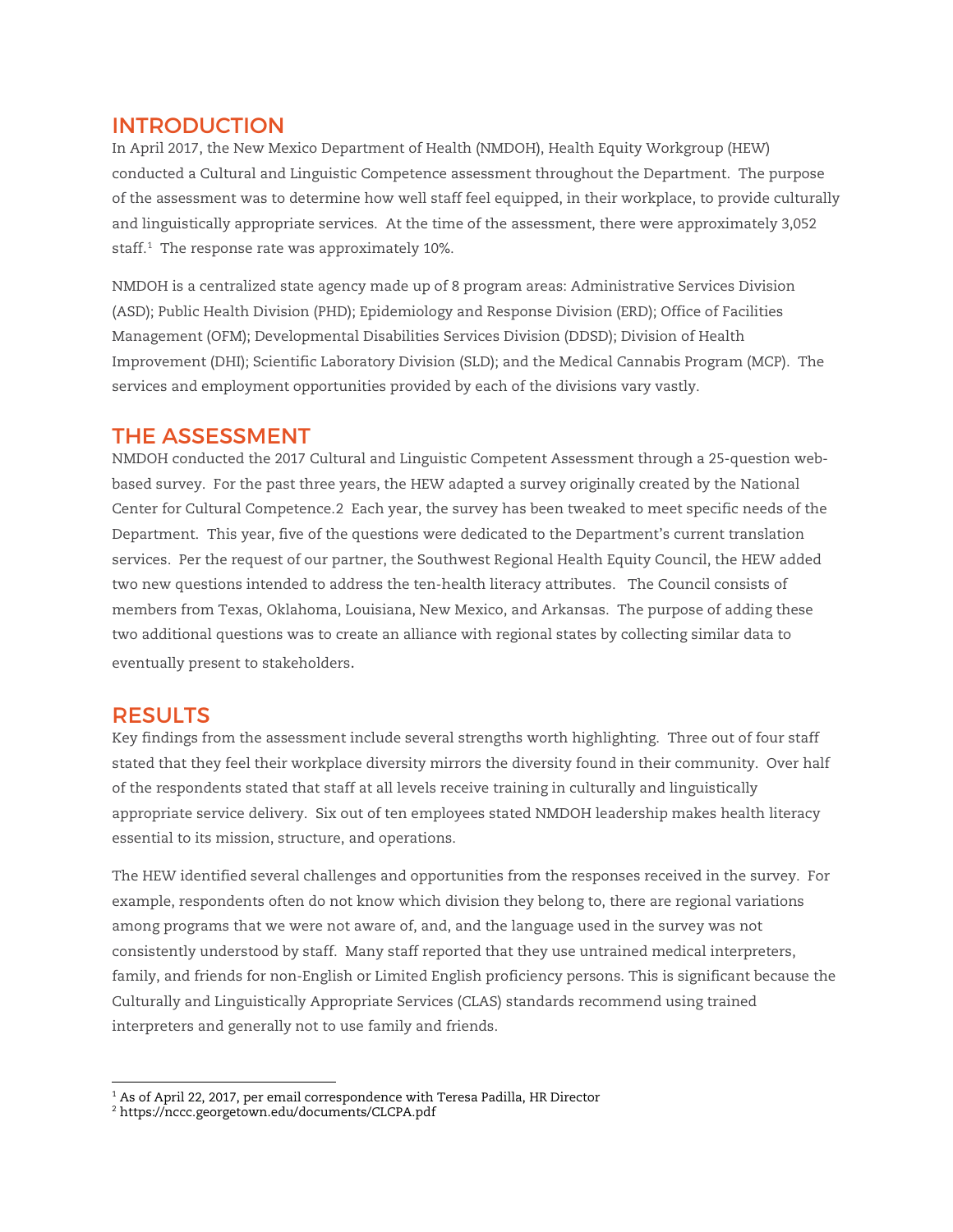Comments from respondents included that the survey read like an exam, questions were difficult to understand, and that the questions did not apply directly to them. Some staff reported difficulty applying questions to their work. Others stated they did not notice diversity in the community or their work environment. This may be a result of the significant challenge posed in finding questions that reflect the diverse work roles and environments of the Department.

### RECOMMENDATIONS

The Workgroup continues to learn ways to improve and tailor the assessment to better meet the needs of our diverse staff while developing trends allowing us to track improvements and address challenges. To continue to move the essential equity work of the Department forward in a positive and engaging manner, the HEW recommends:

- Expanding the Health Equity Workgroup membership to include representation from all divisions. Having a member from each division, who is well connected to the needs and work of staff, may help make the survey more applicable to all employees.
- Continuing to evaluate whether staff who participate in culturally and linguistically appropriate services training consider the training applicable to them and the work they do.
- Creating and providing additional educational material to illustrate how health equity and inequity impact staff in their daily lives (e.g., create a short video for the New Employee Orientation trainings).
- Using plain language and defining terms in the survey.
- Maintaining the Department's commitment to providing language access for non-English or Limited English Proficiency individuals, by training bilingual staff as medical interpreters.
- Continuing to offer more training and resources addressing the health needs of and advocacy for racially, ethnically, and culturally diverse populations.

# **CONCLUSION**

The results of this year's Cultural and Linguistic Assessment indicate the Department has an opportunity to illustrate how health equity impacts staff in their daily lives. Educating and promoting equity may help improve health outcomes and create a work environment where staff feel heard, respected, and valued. Equitable practices within the workplace may impact staff retention, engagement, and overall employee satisfaction. Employees at all levels may benefit from understanding how health equity affects daily interactions in the workplace and impacts their service delivery.